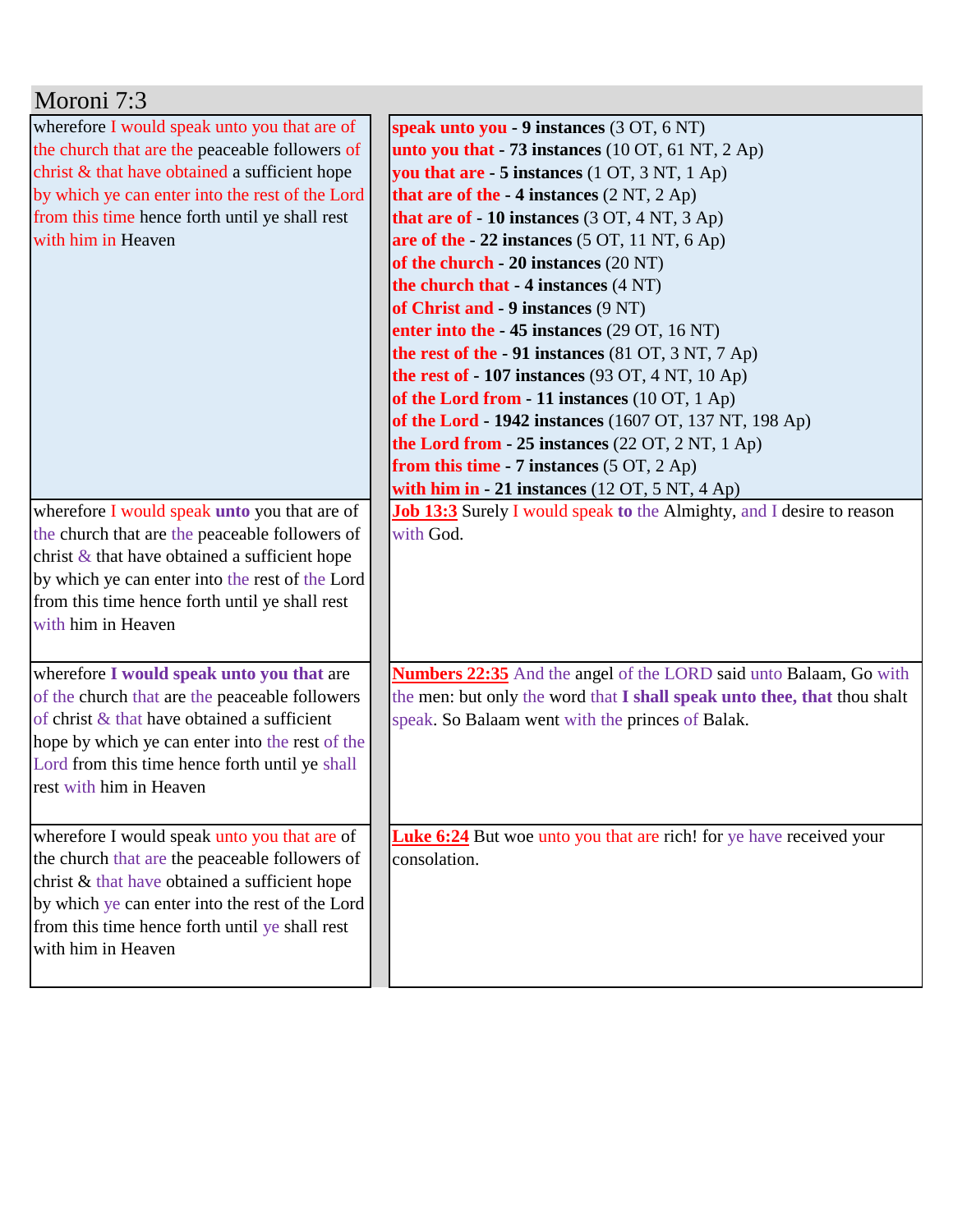| wherefore I would speak unto you that are of<br>the church that are the peaceable followers of<br>christ & that have obtained a sufficient hope<br>by which ye can enter into the rest of the Lord<br>from this time hence forth until ye shall rest<br>with him in Heaven | <b>Luke 6:25</b> Woe unto you that are full! for ye shall hunger. Woe unto you<br>that laugh now! for ye shall mourn and weep.                                                                                                                                             |
|----------------------------------------------------------------------------------------------------------------------------------------------------------------------------------------------------------------------------------------------------------------------------|----------------------------------------------------------------------------------------------------------------------------------------------------------------------------------------------------------------------------------------------------------------------------|
| wherefore I would speak unto you that are of<br>the church that are the peaceable followers of<br>christ & that have obtained a sufficient hope<br>by which ye can enter into the rest of the Lord<br>from this time hence forth until ye shall rest<br>with him in Heaven | <b>1 Esdras 2:5</b> If therefore there be any of you that are of his people, let<br>the Lord, even his Lord, be with him, and let him go up to Jerusalem that<br>is in Judea, and build the house of the Lord of Israel: for he is the Lord<br>that dwelleth in Jerusalem. |
| wherefore I would speak unto you that are of<br>the church that are the peaceable followers of<br>christ & that have obtained a sufficient hope<br>by which ye can enter into the rest of the Lord<br>from this time hence forth until ye shall rest<br>with him in Heaven | Acts 11:22 Then tidings of these things came unto the ears of the church<br>which was in Jerusalem: and they sent forth Barnabas, that he should go<br>as far as Antioch.                                                                                                  |
| wherefore I would speak unto you that are of<br>the church that are the peaceable followers of<br>christ & that have obtained a sufficient hope<br>by which ye can enter into the rest of the Lord<br>from this time hence forth until ye shall rest<br>with him in Heaven | <b>Romans 16:1</b> I commend unto you Phebe our sister, which is a servant<br>of the church which is at Cenchrea:                                                                                                                                                          |
| wherefore I would speak unto you that are of<br>the church that are the peaceable followers of<br>christ & that have obtained a sufficient hope<br>by which ye can enter into the rest of the Lord<br>from this time hence forth until ye shall rest<br>with him in Heaven | <b>Isaiah 19:13</b> The princes of Zoan are become fools, the princes of Noph<br>are deceived; they have also seduced Egypt, even they that are the stay of<br>the tribes thereof.                                                                                         |
| wherefore I would speak unto you that are of<br>the church that are the peaceable followers of<br>christ & that have obtained a sufficient hope<br>by which ye can enter into the rest of the Lord<br>from this time hence forth until ye shall rest<br>with him in Heaven | 2 Peter 1:1 Simon Peter, a servant and an apostle of Jesus Christ, to<br>them that have obtained like precious faith with us through the<br>righteousness of God and our Saviour Jesus Christ:                                                                             |